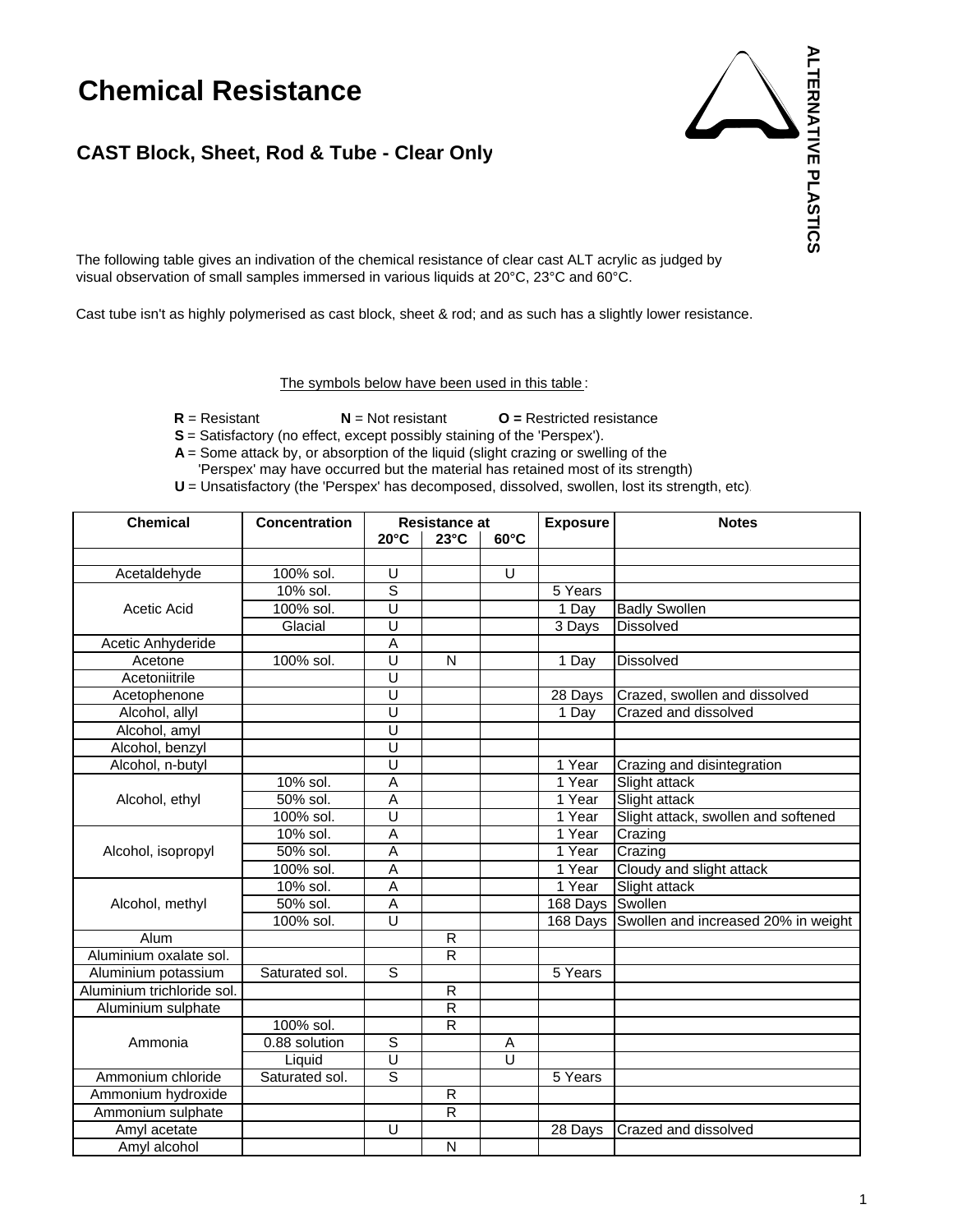| <b>Chemical</b>             | Concentration   | <b>Resistance at</b>         |                         | <b>Exposure</b>              | <b>Notes</b> |                                                     |
|-----------------------------|-----------------|------------------------------|-------------------------|------------------------------|--------------|-----------------------------------------------------|
|                             |                 | $20^{\circ}$ C               | $23^{\circ}$ C          | $60^{\circ}$ C               |              |                                                     |
| Aniline                     |                 | U                            |                         |                              | 7 Days       | Crazed and dissolved                                |
| Anise                       |                 |                              | $\overline{R}$          |                              |              |                                                     |
| Anthracene                  | Sol. in parafin | $\overline{s}$               |                         |                              | 1 Year       |                                                     |
| Arsenic                     |                 |                              | $\overline{R}$          |                              |              |                                                     |
| Arsenic acid                |                 |                              | R                       |                              |              |                                                     |
| Battery acid                |                 |                              | R                       |                              |              |                                                     |
| Beer                        |                 |                              | $\overline{R}$          |                              |              |                                                     |
| Bee's honey                 |                 |                              | $\overline{\mathsf{R}}$ |                              |              |                                                     |
| Benzaldehyde                |                 | U<br>U                       | $\overline{N}$          |                              | 7 Days       | <b>Dissolved</b>                                    |
| Benzene                     |                 |                              | $\overline{R}$          |                              | 1 Day        | <b>Dissolved</b>                                    |
| Benzine<br>Benzoyl chloride |                 | U                            |                         |                              |              | Dissolved                                           |
| Boric acid                  |                 |                              | $\overline{R}$          |                              | 7 Days       |                                                     |
| <b>Butanol</b>              |                 |                              |                         |                              |              |                                                     |
| <b>Butirric</b> acid        | 5% sol.         |                              | R                       |                              |              |                                                     |
| n-Butyric acid              | Concentrated    | $\overline{\mathtt{U}}$      |                         |                              | 7 Days       | <b>Dissolved</b>                                    |
| Butyl acetate               |                 | $\overline{\mathtt{U}}$      |                         |                              | 10 Days      | <b>Dissolved</b>                                    |
| Butylraldehyde              |                 | $\overline{\mathsf{U}}$      |                         |                              | 7 Days       | <b>Dissolved</b>                                    |
| Butyl acetyl ricinoleate    |                 | Α                            |                         | Α                            | 2 Years      | Slight attack at edges                              |
| n-Butyl chloride            |                 | U                            |                         |                              | 7 Days       | <b>Dissolved</b>                                    |
| <b>Butyl stearate</b>       |                 | $\overline{A}$               |                         |                              | 5 Years      | Slight attack on crazing                            |
|                             | Powder          |                              | $\mathsf{R}$            |                              |              |                                                     |
| Calcium chloride            | 2% sol.         |                              | $\overline{\mathsf{R}}$ |                              |              |                                                     |
|                             | Saturated sol.  | $\overline{s}$               |                         |                              | 3 Years      | Slight attack on edges                              |
| Calcium hypoclorite         |                 |                              | $\overline{R}$          |                              |              |                                                     |
| Caprinic acid               | 1% sol.         |                              | $\overline{\mathsf{R}}$ |                              |              |                                                     |
| Carbon disulphide           |                 | U                            |                         |                              | 84 Days      | Crazed, softened and swollen                        |
| Carbon dioxide              |                 |                              | $\overline{R}$          |                              |              |                                                     |
| Carbon monoxide             |                 |                              | $\mathsf{R}$            |                              |              |                                                     |
| Carbon tetrachloride        |                 | U                            |                         |                              | 84 Days      | Crazed, dissolving                                  |
| Caustic soda                | 100% sol.       |                              | $\overline{R}$          |                              |              |                                                     |
| Chinosol                    | 1% sol.         |                              | $\overline{R}$          |                              |              |                                                     |
| Chlorine                    |                 | Α                            |                         |                              | 5 Years      | Crazing and surface attack                          |
| Chloroform                  |                 | U                            | $\overline{R}$          |                              | 1 Day        | <b>Dissolved</b>                                    |
| Chlorohexane                |                 |                              | $\overline{R}$          |                              |              |                                                     |
|                             | 10% sol.        | S                            |                         |                              | 5 Years      | Staining                                            |
| Chromic acid                |                 |                              |                         | S                            | 6 Months     |                                                     |
|                             | Saturated sol.  | Ū                            |                         |                              | 3 Years      | Dissolves slowly: 1/3 weight loss                   |
|                             | 100% sol.       |                              | R                       |                              |              |                                                     |
| Citric acid                 | 20% sol.        |                              | $\overline{R}$          |                              |              |                                                     |
|                             | Saturated sol.  | S                            |                         |                              | 5 Years      |                                                     |
|                             | Saturated sol.  |                              |                         | S                            | 6 Months     |                                                     |
| Coffee                      |                 |                              | R                       |                              |              |                                                     |
| Concrete                    |                 |                              | R                       |                              |              |                                                     |
| Copper sulphate sol.        |                 |                              |                         |                              |              |                                                     |
| meta-Cresol                 |                 | U                            |                         |                              | 7 Days       | Crazed and dissolved                                |
| Cyclo-hexane                |                 | U                            |                         |                              | 2 Years      | No attack up to 168 days                            |
|                             |                 |                              |                         |                              |              | Dissolved after 2 years                             |
| Cyclo-hexanol               |                 | U<br>$\overline{\mathtt{U}}$ |                         | U<br>$\overline{\mathsf{U}}$ | 7 Days       | Dissolved and swollen                               |
| Cyclo-hexanone              |                 | $\overline{\mathtt{U}}$      |                         |                              | 7 Days       | Dissolved and swollen                               |
| Cyclo-hexene                |                 | Ū                            |                         |                              | 84 Days      | Softened, swollen and crazed<br>Crazed and softened |
| Decahydronaphtalene         |                 | Ā                            |                         | U                            | 7 Days       |                                                     |
| Di-alkyphalate              |                 |                              | N                       |                              | 2 Days       | Slight disintegration                               |
| Di-butylphalate             |                 | Α                            |                         |                              | 2 Years      | Surface crazed                                      |
|                             |                 |                              |                         | U                            | 8 Days       | Dissolved                                           |
| Di-nonylphthalate           |                 | Α                            |                         | A                            | 2 Years      | Slight disintegration                               |
| Di-octylphthalate           |                 |                              | N                       |                              |              |                                                     |
|                             |                 | Α                            |                         | A                            | 2 Years      | Slight disintegration                               |
| Di-alkyl sebacate           |                 | Α                            |                         | A                            | 2 Years      | Slight disintegration                               |
| Di-butyl sebacate           |                 | Α                            |                         | A                            | 2 Years      | Slight crazing and disintegration                   |
| Di-octyl sebacate           |                 | А                            |                         | Α                            | 2 Years      | Slight disintegration                               |
|                             |                 |                              |                         |                              |              |                                                     |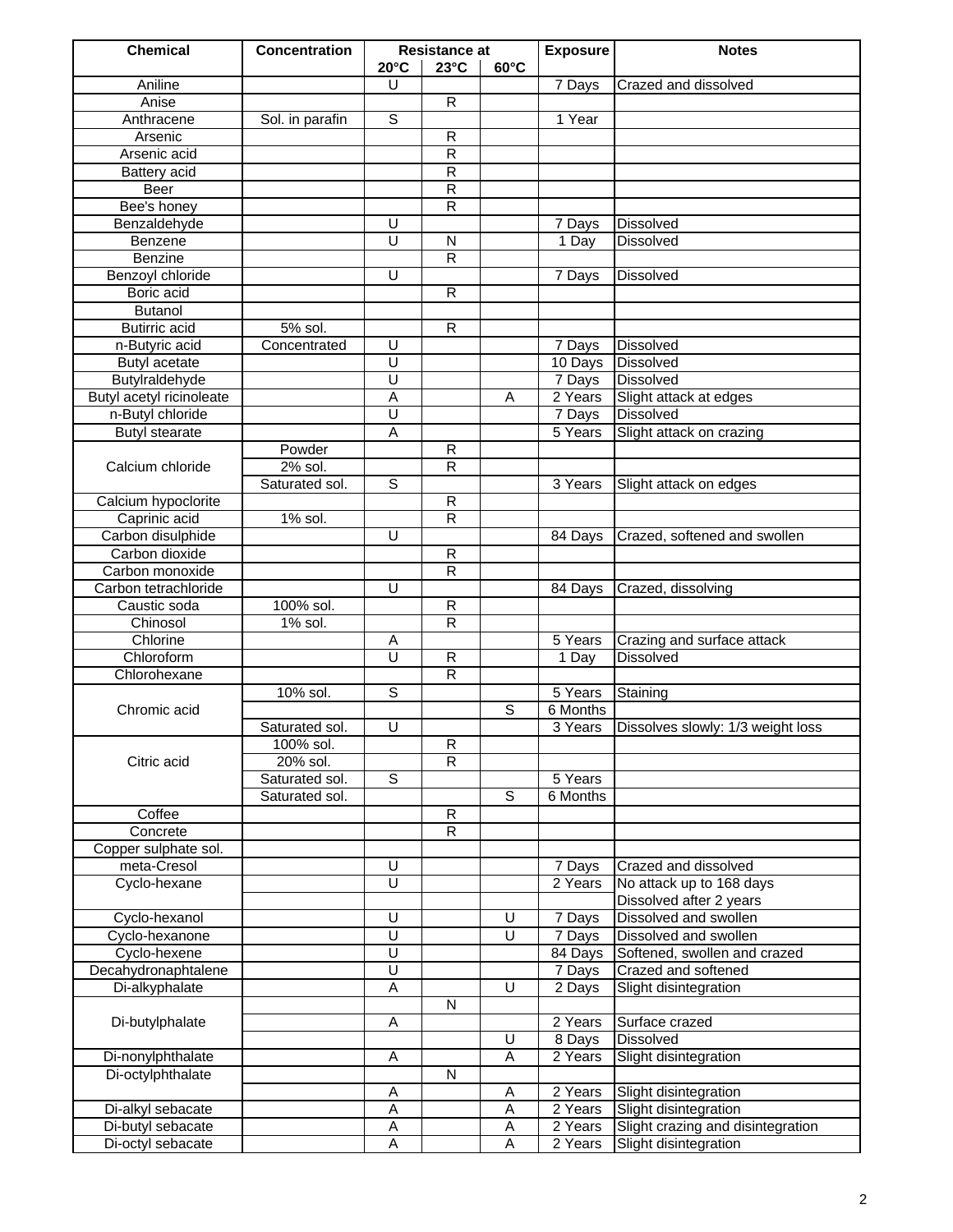| <b>Chemical</b>         | <b>Concentration</b> | <b>Resistance at</b>    |                         | <b>Exposure</b> | <b>Notes</b> |                              |
|-------------------------|----------------------|-------------------------|-------------------------|-----------------|--------------|------------------------------|
|                         |                      | $20^{\circ}$ C          | $23^{\circ}$ C          | $60^{\circ}$ C  |              |                              |
| Di-ethyl ether          |                      | U                       |                         |                 |              | 168 Days Soft and swollen    |
| Ethanol                 |                      |                         | $\circ$                 |                 |              |                              |
| Ethylacetate            |                      |                         | $\overline{\mathsf{N}}$ |                 |              |                              |
| Ethylene di-bromide     |                      | $\overline{\mathsf{U}}$ |                         |                 | 1 Day        | <b>Dissolved</b>             |
| Ethylene glycol         |                      | ड                       |                         |                 | 5 Years      |                              |
| Ethyline di-chloride    |                      | U                       |                         |                 | 1 Day        | Dissolved                    |
| Ethyl acetate           |                      | $\overline{\mathtt{U}}$ |                         |                 | 3 Days       | <b>Dissolved</b>             |
| Epichlorhydrin          |                      | $\overline{\mathsf{U}}$ |                         |                 | 1 Day        | <b>Dissolved</b>             |
| Exhuast gases cont.     | Hydrochloric acid    |                         | $\overline{R}$          |                 |              |                              |
| Fats - animal           |                      |                         | $\overline{R}$          |                 |              |                              |
| Fats - mineral          |                      |                         | $\overline{R}$          |                 |              |                              |
| Ferric chloride         | 10% aq               | ऽ                       |                         |                 | 1 Year       |                              |
| Formaldehyde            | 40% aq               | $\overline{s}$          |                         |                 | 5 Years      |                              |
|                         | 2%sol.               |                         | $\overline{R}$          |                 |              |                              |
| Formic acid             | 10% aq               | ड                       |                         |                 | 5 Years      |                              |
|                         | $10%$ aq             |                         |                         | U               | 168 Days     |                              |
|                         | 90% aq               | $\overline{U}$          |                         |                 | 7 Days       |                              |
| Galvanometric solutions |                      |                         | $\mathsf{R}$            |                 |              |                              |
| Glycerine               |                      |                         | R                       |                 |              |                              |
| Glycerol                |                      | S                       |                         |                 | 5 Years      |                              |
| Glycol                  |                      |                         | $\mathsf{R}$            |                 |              |                              |
| Heptane                 |                      |                         | $\overline{R}$          |                 |              |                              |
| Hexane                  |                      |                         | $\overline{\mathsf{R}}$ |                 |              |                              |
|                         |                      | $\overline{s}$          |                         |                 |              | 168 Days Very slight crazing |
|                         | 10% sol.             |                         | $\overline{R}$          |                 |              |                              |
| Hydrochloric acid       | 10% sol.             | $\mathsf S$             |                         | $\mathbb S$     |              | 168 Days Slight crazing      |
|                         | Concentrated         | ड                       |                         | ड               |              | 168 Days Slight crazing      |
| Hydrocyanic acid        |                      | $\overline{\mathsf{U}}$ |                         |                 | 1 Day        | <b>Dissolved</b>             |
| Hydrofluoric acid       | 20% sol.             |                         | $\overline{R}$          |                 |              |                              |
|                         | Concentrated         | $\overline{U}$          |                         |                 | 1 Day        | Swollen and soft             |
| Hydrofluoboric acid     |                      | $\overline{A}$          |                         |                 | 1 Year       |                              |
| Hydrogen chloride       |                      | $\overline{s}$          |                         |                 |              |                              |
|                         | 10% sol.             | $\overline{s}$          |                         |                 |              |                              |
| Hydrogen peroxide       | 40% sol.             |                         | R                       |                 |              |                              |
|                         | 90% sol.             | $\overline{U}$          |                         |                 |              |                              |
| Hydrosulphuric acid     | 5% sol.              |                         | $\overline{R}$          |                 |              |                              |
| lodium                  |                      |                         | $\overline{\mathsf{R}}$ |                 |              |                              |
| Iron chorate            |                      |                         | $\overline{\mathsf{R}}$ |                 |              |                              |
| Iron trichloride        |                      |                         | R                       |                 |              |                              |
| Iron perchloride        |                      | A                       |                         |                 | 3 Years      | Slight attack on edges       |
| Isopropanol             |                      |                         | $\overline{O}$          |                 |              |                              |
| Ketone                  |                      |                         | ${\sf N}$               |                 |              |                              |
| Lactic acid             | 10% sol.             |                         | R                       |                 |              |                              |
|                         | 100% sol.            | S                       |                         |                 | 3 Years      | Slight crazing               |
| Lanoline                |                      | ड                       |                         |                 | 5 Years      |                              |
| Magnesium chloride      |                      |                         | $\overline{R}$          |                 |              |                              |
|                         |                      |                         | R                       |                 |              |                              |
| Magnesium sulphate      |                      |                         |                         |                 |              |                              |
| Meat - Fish             |                      | $\overline{s}$          | $\overline{R}$          |                 | 2 Years      |                              |
| Mercury                 |                      |                         |                         |                 |              |                              |
| Methane                 |                      |                         | R                       |                 |              |                              |
| Methylamine             |                      | $\overline{s}$          |                         |                 | 5 Years      | Crazing and cloudy           |
| Methyl benzoate         |                      | Ū                       |                         |                 | 7 Days       | Dissolved                    |
| Methyl chloride         |                      |                         | $\overline{\mathsf{N}}$ |                 |              |                              |
| Methyl cyclohexanol     |                      | $\overline{\mathsf{U}}$ |                         |                 | 7 Days       | Crazed after a few hours     |
| Methylene dichloride    |                      | $\overline{U}$          |                         |                 | 1 Day        | Dissolved                    |
| Methyl naphthaline      |                      | $\overline{\mathtt{U}}$ |                         |                 | 84 Days      | <b>Dissolved</b>             |
| Metol quinone           |                      |                         |                         | U               | 1 Day        |                              |
| Methyl salicylate       |                      | U                       |                         |                 | 7 Days       | Dissolved                    |
| Metol quinone           |                      | $\overline{s}$          |                         |                 |              |                              |
| Mineral oils            |                      |                         | $\overline{\mathsf{R}}$ |                 |              |                              |
| Monobromo naphtaline    |                      |                         | $\overline{R}$          |                 |              |                              |
| Monochlorobenzene       |                      | Ū                       |                         |                 | 7 Days       | Dissolved                    |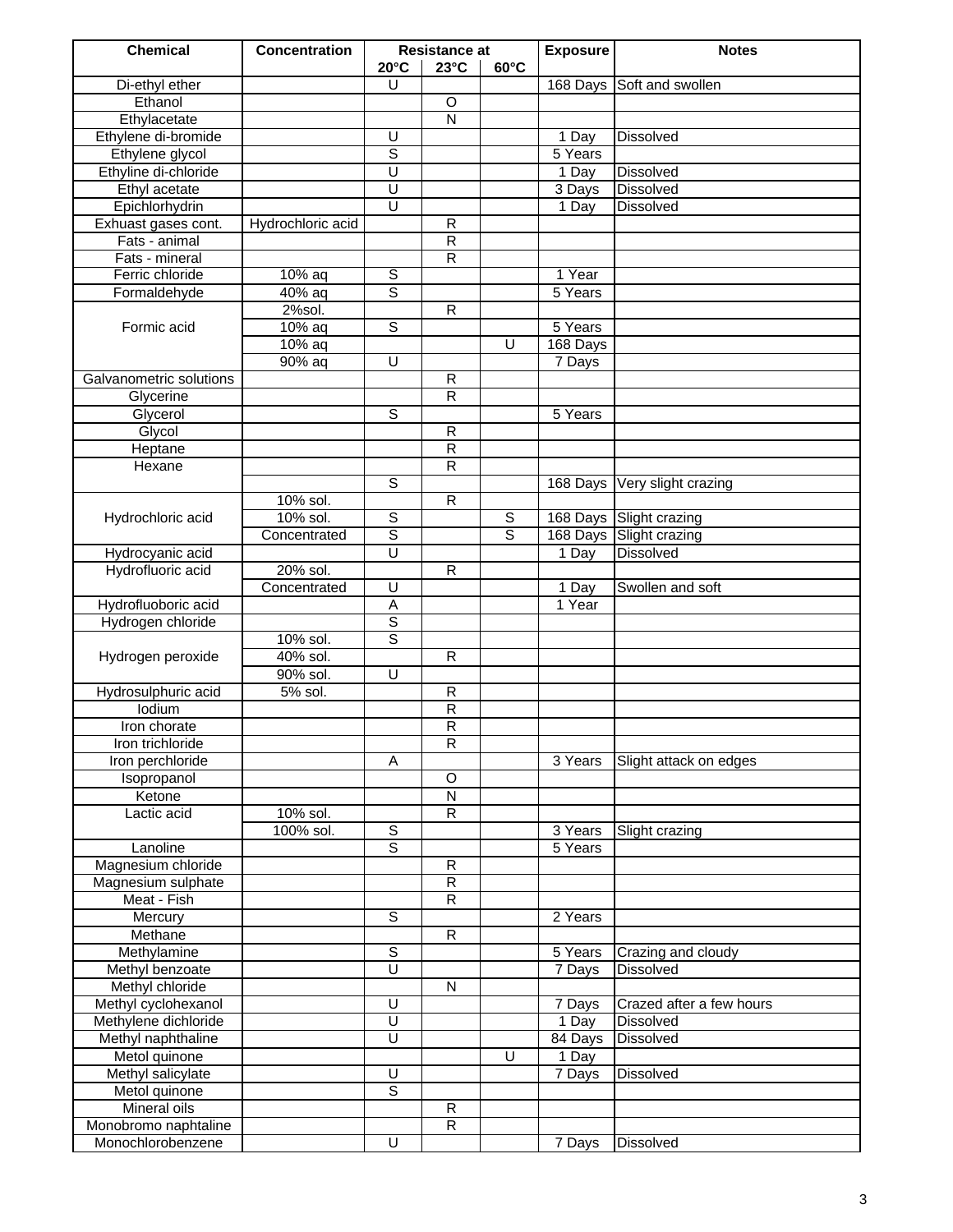| <b>Chemical</b>                   | <b>Concentration</b> | <b>Resistance at</b>    |                         | <b>Exposure</b> | <b>Notes</b>       |                                       |
|-----------------------------------|----------------------|-------------------------|-------------------------|-----------------|--------------------|---------------------------------------|
|                                   |                      | $20^{\circ}$ C          | $23^{\circ}$ C          | $60^{\circ}$ C  |                    |                                       |
| Naphtha                           |                      | U                       |                         |                 |                    | 168 Days Softened and crazed          |
|                                   | Chrystals            | Α                       |                         |                 | 28 Days            |                                       |
| Naphthalene                       | Saturated            | Ā                       |                         |                 | 28 Days            |                                       |
|                                   | sol. in paraffin     |                         |                         |                 |                    |                                       |
| Nickel sulphate sol.              |                      |                         | $\overline{R}$          |                 |                    |                                       |
|                                   | 20% sol.             |                         | R                       |                 |                    |                                       |
| Nitric acid                       | 10% sol.             | $\overline{s}$          |                         |                 | 5 Years            |                                       |
|                                   | 10% sol.             |                         |                         | S               | 168 Days           |                                       |
|                                   | 100% sol.            | U                       |                         |                 | 24 Hours Swollen   |                                       |
| Nitrobenzene                      |                      | $\overline{\mathsf{U}}$ |                         |                 | 7 Days             | Dissolved and crazed                  |
| Nitrocellulose                    |                      |                         | $\overline{\mathsf{N}}$ |                 |                    |                                       |
| Nitrogen oxide - gas              |                      |                         | $\overline{\mathsf{R}}$ |                 |                    |                                       |
| n-Octane                          |                      | Α                       |                         |                 |                    | 168 Days Slight crazing               |
| 100-octane aviation fuel          |                      | Α                       |                         |                 |                    | 168 Days Slight crazing               |
| Oil - transformer<br>Oil - diesel |                      | $\overline{s}$<br>ड     |                         |                 | 5 Years            | Staining                              |
| Oil - olive                       |                      | ड                       |                         |                 | 2 Years<br>5 Years | Clouding of surface<br>Slight crazing |
| Oil-Silicon FIIO(ICI grade)       |                      | $\overline{A}$          |                         |                 | 1 Year             |                                       |
|                                   | Saturated sol.       |                         | R                       |                 |                    |                                       |
| Oxalic acid                       | Saturated sol.       | $\overline{s}$          |                         |                 | 5 Years            |                                       |
|                                   | Saturated sol.       |                         |                         | S               | 168 Days           |                                       |
| Oxygen - gas                      |                      |                         | R                       |                 |                    |                                       |
| Ozone                             |                      |                         | $\overline{\mathsf{R}}$ |                 |                    |                                       |
| Paraffin                          |                      |                         | $\overline{\mathsf{R}}$ |                 |                    |                                       |
| Paraffin, medicinal               |                      | $\overline{s}$          |                         |                 | 5 Years            |                                       |
| Pepper (caspicum)                 |                      |                         | $\overline{\mathsf{R}}$ |                 |                    |                                       |
| Perchloroethylene                 |                      | U                       |                         |                 | 5 Years            | <b>Bad crazing</b>                    |
| Petrolium                         |                      |                         | $\overline{R}$          |                 |                    |                                       |
| Petrolium ether                   |                      |                         | $\overline{\mathsf{R}}$ |                 |                    |                                       |
| Petrolium ether 100 - 120         |                      | $\overline{s}$          |                         |                 | 5 Years            | Slight crazing                        |
| Phenol                            |                      | U                       |                         |                 | 7 Days             | Dissolved                             |
| Phosphates                        |                      |                         | $\overline{\mathsf{R}}$ |                 |                    |                                       |
|                                   | 30% sol.             |                         | $\overline{\mathsf{R}}$ |                 |                    |                                       |
| Phosphoric acid                   | 10% sol.             | S                       |                         |                 | 5 Years            |                                       |
|                                   | 10% sol.             |                         |                         |                 | 168 Days           |                                       |
|                                   | 95% sol.             | U                       |                         |                 | 7 Days             | <b>Badly crazed</b>                   |
| Piperidine                        |                      | $\overline{\mathtt{U}}$ |                         |                 | 1 Day              |                                       |
| Potassium alkali                  |                      |                         | $\overline{R}$          |                 |                    |                                       |
| Potassium bichromate sol.         |                      |                         | R                       |                 |                    |                                       |
| Potassium Chlorate                | Saturated sol.       | S                       |                         |                 | 5 Years            |                                       |
| Potassium chloride sol.           |                      |                         | $\overline{R}$          |                 |                    |                                       |
| Potassium cyanide sol.            |                      |                         |                         |                 |                    |                                       |
| Potassium dichromate              | 10% sol.             | S                       |                         |                 | 5 Years            | Stained slightly                      |
| Potassium hydroxide               | 50% sol.             |                         | R                       |                 |                    |                                       |
|                                   | Saturated sol.       | $\overline{s}$          |                         | S               | 168 Days           |                                       |
| Potassium nitrate sol.            |                      |                         |                         |                 |                    |                                       |
| Potassium permanganate            |                      |                         | $\overline{R}$          |                 |                    |                                       |
|                                   | 0.1 N sol.           | S                       |                         |                 | 5 Years            | Heavy staining                        |
| Polypropylene adipate             |                      | S                       |                         | Α               | 2 Years            | Slight attack                         |
| Polypropylene laurate             |                      | S                       |                         | Α               | 2 Years            | Slight attack                         |
| Polypropylene sebacate            |                      | $\overline{s}$          |                         | Α               | 2 Years            |                                       |
| Propylene                         |                      |                         | $\overline{R}$          |                 |                    |                                       |
| Rubber                            |                      |                         | $\overline{\mathsf{R}}$ |                 |                    |                                       |
| Sebacic acid                      |                      | $\overline{s}$          |                         |                 | 2 Years            |                                       |
| Silver nitrate                    |                      |                         | $\overline{R}$          |                 |                    |                                       |
| Soap sol.                         |                      |                         | R                       |                 |                    |                                       |
| Soda                              |                      |                         | $\overline{R}$          |                 |                    |                                       |
| Sodium bisulphite sol.            |                      |                         | $\overline{R}$          |                 |                    |                                       |
|                                   |                      |                         | R                       |                 |                    |                                       |
| Sodium carbonate                  | Saturated sol.       | S                       |                         | $\overline{s}$  | 5 Years            |                                       |
|                                   |                      |                         |                         |                 | 168 Days           |                                       |